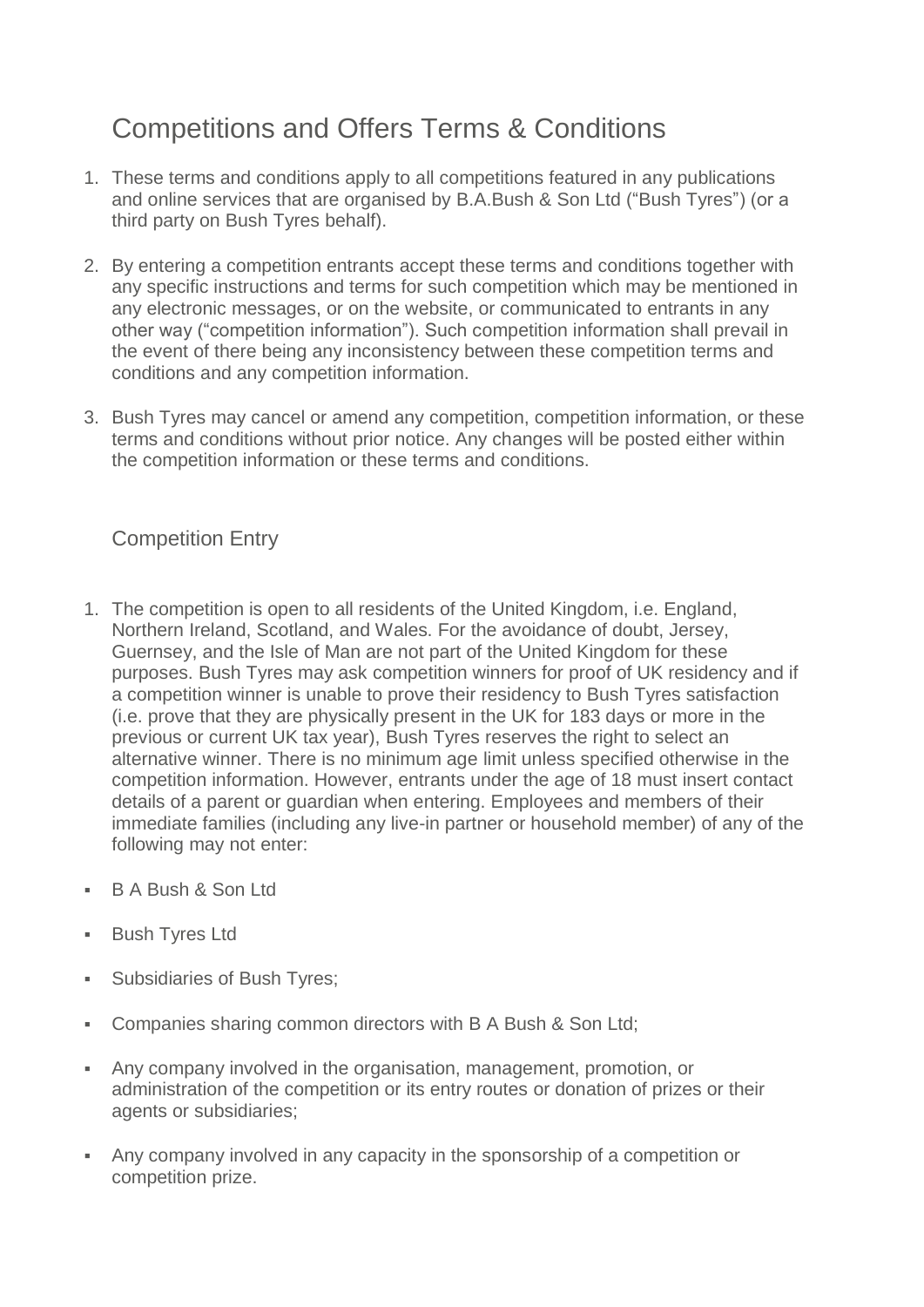- 2. Where an entrant requires the details of his/her parent/guardian to be entered onto the entry forms, Bush Tyres may ask for proof of age and in all competitions evidence to verify the identity of that entrant at any time, and may use any channels and methods available to carry out checks of any details provided. Entrants may only enter the competition in their own name.
- 3. The opening and closing dates and times for entries are as indicated in the competition information. Any entries received before the opening and after the closing of the competition will be invalid and will not be entered into the competition.
- 4. By entering the competition entrants warrant that all information submitted by them is true, current, and complete. Entrants also warrant that they are the copyright owners of any copyright works submitted, e.g. photographs and drawings, and Bush Tyres use of such works (which you will permit) will not infringe the rights of any third party.
- 5. Any limit on the number of entries a person or household may make will be clearly stated in the competition information. Entries received that exceed this limit will be invalid and will not be entered into the competition.
- 6. Entry to the competition may only be made through the applicable method(s) indicated in the competition information. Not all of the following methods of entry may be available for entry to each competition. The following terms and conditions will apply where the method is indicated as being available in the competition information. Where entrants pay an entry fee, they must have the permission of the bill payer before entering; otherwise the entry will be invalid.

#### (a) Text ("SMS") entry

Where specified in the competition information as an available method of entry to the competition, SMS entrants are required to send a text to the shortcode or number as indicated in the competition information. Texts received by Bush Tyres will be charged at the standard operator rate, which will vary depending on the entrant's mobile network provider. When a text message is received from Bush Tyres sent to the same mobile phone from which the answer was sent, acknowledging receipt of the entry (a "Text Acknowledgement"), this will result in the entrant being charged the charge stated in the competition information. Please check with the relevant mobile network provider what standard network charge will apply. In the event that the entrant has insufficient funds, credits or capacity on their handset (as applicable) for the Text Acknowledgement to be successfully sent by Bush Tyres and received by the entrant within 72 hours of the original entry being received by Bush Tyres, the relevant entry will be deemed ineligible and will not be accepted.

Entries sent by text message which are received after the stated competition closing time will be invalid and will not be entered into the competition. If a text message entry is received by Bush Tyres after the stated competition closing time, the entrant will receive a free text message from Bush Tyres informing them that their entry was received late and was not therefore entered into the competition; however, the entrant will not be entitled to a refund of the standard network charge imposed by the entrant's mobile network when they entered the competition by text message.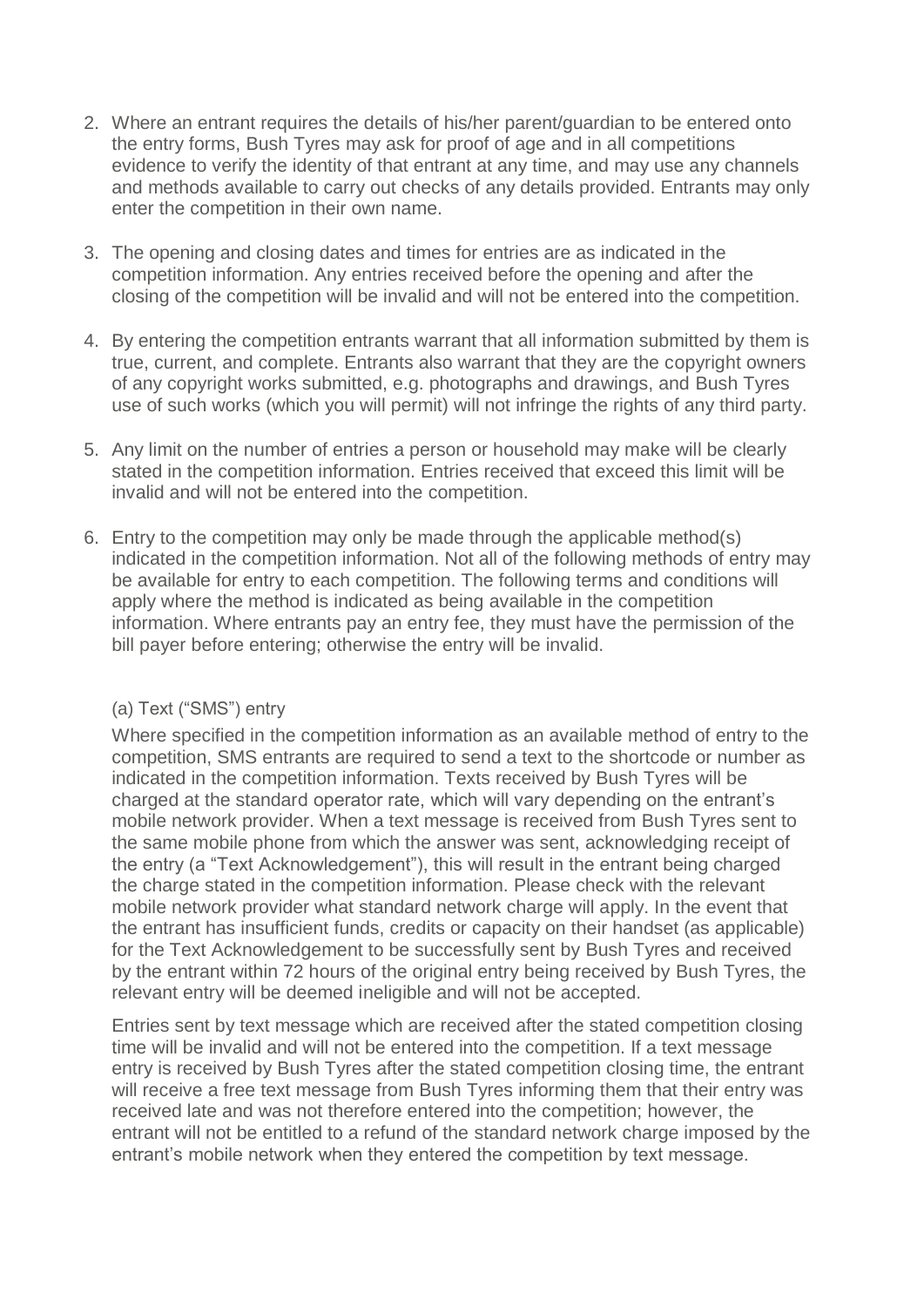SMS entries received after the notified competition closing time will not be valid. Bush Tyres accepts no liability for any SMS entry charges incurred regardless of whether the entry is received before the competition closing time. SMS entrants may opt out of receiving any marketing messages in the confirmation message (please see rule 29 of these terms and conditions).

#### (b) Web entry

Where specified in the competition information as an available method of entry to the competition, web entrants are required to follow the instructions on the website as indicated in the competition information. Entrants will receive a message confirming entry to the competition. Web entrants may be required to supply their name, and/or email address and/or a contact telephone number and/or any other details. In the event that entrants are required to pay to enter online, entrants will need to use the relevant payment service indicated in the competition information, and may need to open an account and register to pay for online entry to the competition. Online entry costs will be as indicated in the competition information. Entrants must read and accept the terms and conditions relating to the online entry pay service before proceeding with such a web entry.

#### (c) Email entry

Where specified as an available method of entry to the competition, e-mail entrants may enter the competition by sending an e-mail with the information indicated in the competition information and at the email address indicated. There is no charge for email entries. Entrants may receive a message confirming their entry to the competition.

#### (d) Mobile Internet entry

Where available, entrants may enter the competition by Mobile Internet. Eligible entrants are required to click on the link to the competition on the relevant Mobile Internet webpage and follow instructions to provide the required information to enter the competition. Entries without all the required information will be invalid. Entrants will be charged £[1.50] for entering a competition via Mobile Internet together with any applicable network charges. Some mobile network operators will include the £1.50 charge on the entrant's telephone bill; others will send a Text Acknowledgement which will result in the entrant being charged £1.50. Mobile network operators may also charge their

customers for using the Mobile Internet/browsing tools. Entrants should contact their network operator for more details as these charges may vary depending on the entrant's mobile network operator and tariff.

#### (e) Entry via Social Network Sites

Where specified as an available method of entry to the competition, Social Network Site entrants may enter the competition by responding with the information indicated in the competition details by posting their answer within their comment. There is no charge for such entries.

7. Neither Bush Tyres nor its servants, agents, nor any other party or organisation involved in the management, promotion, or administration of the competition or its entry routes or donation of prizes or their agents or subsidiaries involved in the competition will accept responsibility or liability for any error, omission, interruption, deletion, defect, delay in operation or transmission, communications line failure,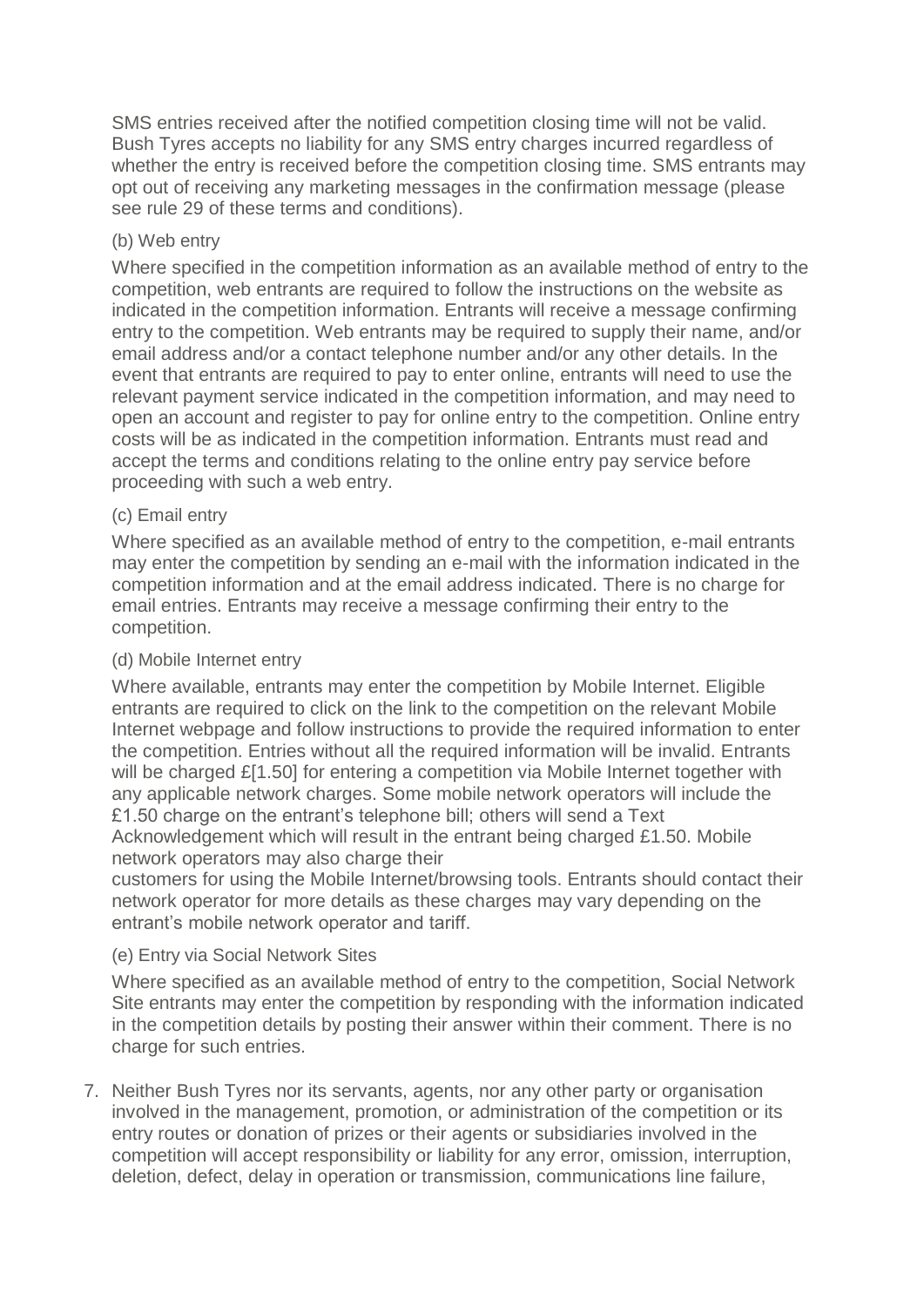theft, destruction, alteration of, or unauthorised access to entries, or entries lost or delayed whether or not arising during operation or transmission as a result of server functions (including but not limited to security functions by software used by Bush Tyres or any third party), virus, bugs, or other causes outside its control.

- 8. Entries submitted through agents or third parties or in bulk (i.e. more entries than a human being could submit in the time available without the use of software or other devices designed to make automated entries or, in the case of postal entries, more than one entry submitted under the same postage stamp) will not be accepted. Entrants may enter as many times as they like unless otherwise indicated in the competition information but no more than one prize per person per competition will be awarded.
- 9. Any entries which are incomplete, incorrect, inaudible, incomprehensible, or not received by Bush Tyres will be void.
- 10.In the event of any fault, mistake, misunderstanding or dispute concerning the correctness or acceptability of the entry or any answers given by entrants (if applicable), or the operation of any part of the competition (in the case of postal entries, a postal strike for example), network or phone system, the decision of Bush Tyres shall be final and no correspondence will be entered into.
- 11.Bush Tyres will not be liable to reimburse expenses incurred in making an entry in any competition. Where Bush Tyres decides in its sole discretion that an entrant is eligible for a refund, eligibility for refunds will be notified to relevant entrants. Bush Tyres Bush Tyres reserves the right to refuse to refund any messages where it suspects dishonest or fraudulent conduct on the sender's part or where the entrant has not complied with the rules of the competition.

#### Prizes

- 1. The prize is as specified in the competition information.
- 2. Where the winner is required to speak for the purposes of a film or video production they must appear to be able to communicate clearly and appropriately for the production in question. Bush Tyres reserves the right to select an alternative winner in the event that these requirements are not met.
- 3. The process for determining the winner of the prize is as indicated in the competition information. Where the winner is randomly selected from all correct and valid entries, the draw for the winner will take place within 7 days of the date on which the competition closes.
- 4. Prize draw prizes will be awarded in accordance with the laws of chance and, if required by law or regulation, under the supervision of an independent observer. Any competition requiring a subjective assessment in the selection of winning entries will be judged by Bush Tyres or as indicated in the competition information and, if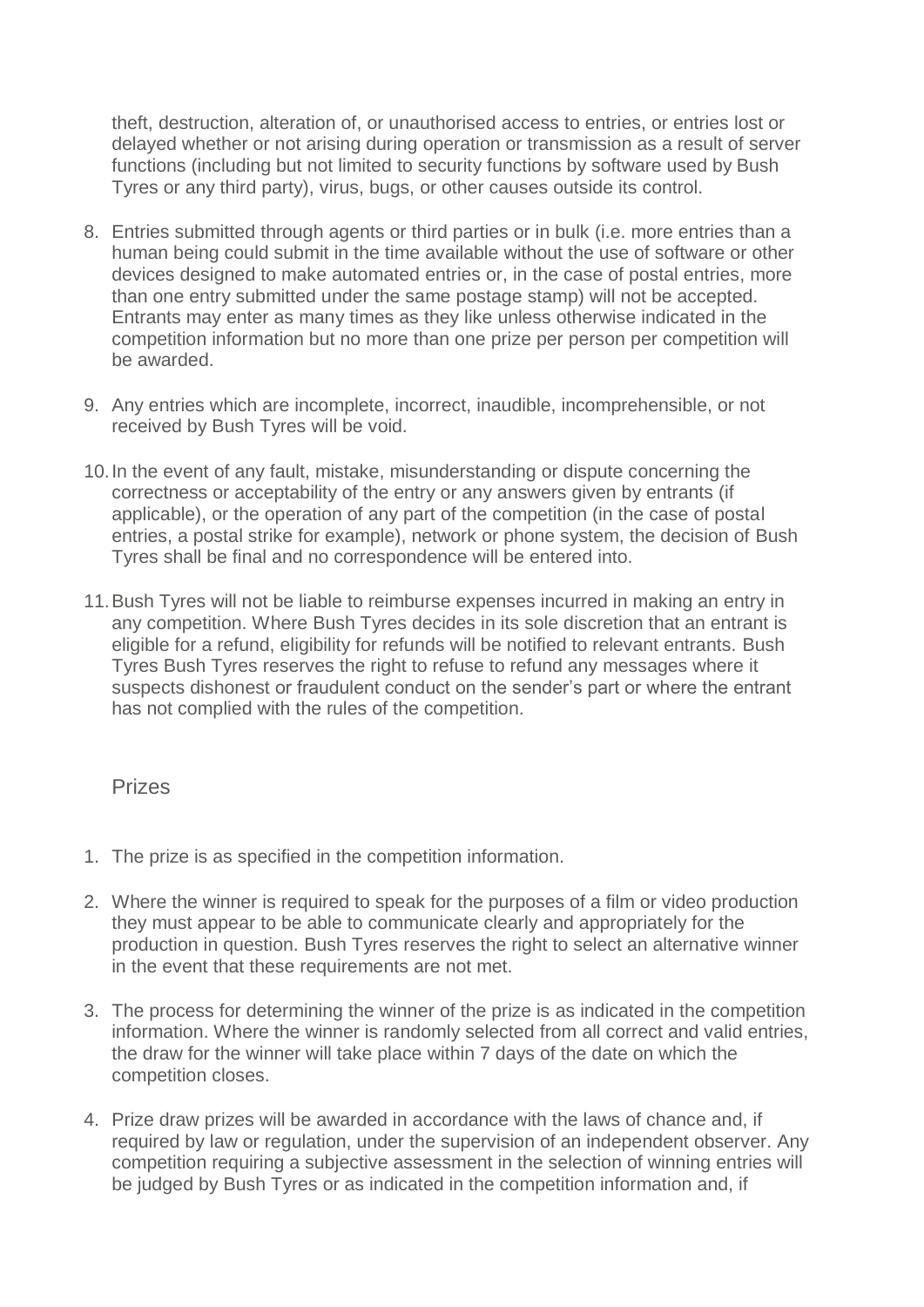required by law or regulation, an independent judge or a panel including one member who is independent of the competition's promoters and intermediaries.

- 5. Should more prizes be claimed than are available for any reason, a simple prize draw will take place for the available prize(s).
- 6. Bush Tyres will attempt to notify the winner within 21 days after the closing date, or as otherwise indicated in the competition information, and where time is of the essence for such a period as Bush Tyres shall in its absolute discretion deem reasonable. He/she will be contacted on the phone number, by SMS text, or email address provided when entering the competition. The winner will have a specified fixed time period in which to claim his or her prize. If Bush Tyres is unable to notify the winner, or if the winner fails to respond within the fixed time period as specified and/or provide an address for delivery of the prize, this may result in forfeiture of the prize and Bush Tyres reserves the right to select an alternative winner in accordance with these terms and conditions and the competition information.
- 7. Bush Tyres may in its sole discretion refuse to provide a prize, or seek its recovery, in the event of non-entitlement under these terms or an entrant's breach of these terms, Bush Tyres website terms of use, fraud, dishonesty, or other inappropriate or improper conduct including but not limited to the use of technology which enables an entrant to evade charges or entry requirements.
- 8. Any entrant who enters or attempts to enter the Competition in a manner, which in Bush Tyres determination is contrary to these terms and conditions or by its nature is unfair to other entrants may be removed from the Competition at Bush Tyres sole discretion.
- 9. Bush Tyres reserves the right to modify, cancel, terminate or suspend the Competition in whole or in part, at its sole discretion, if it believes the Competition is not capable of being conducted as specified in these terms and conditions or in the event of a virus, computer bug or unauthorised human intervention or any other cause that is beyond the reasonable control of Bush Tyres that could corrupt or affect the administration, security, impartiality, or normal course of the Competition.
- 10.Bush Tyres reserves the right in its sole discretion to withhold delivery of the prize until such proof of eligibility and identity has been confirmed or if such proof is not produced on request or to disqualify the entrant from the competition.
- 11.Bush Tyres shall try to deliver the prize to the winner within 28 days from the date of the draw, unless otherwise specified to the winner. Delivery restrictions may apply. No cash equivalent (where applicable) or alternative prize will be given and the prize is non-transferable and non-exchangeable. However, Bush Tyres reserves the right to change the prize due to circumstances beyond its control or to offer an alternative of similar value.
- 12.In relation to all competitions, the first name and surname of the winner may be published by Bush Tyres and entrants grant to Bush Tyres a non-exclusive licence to use and publish their entry in any media for the purpose of announcing the winner.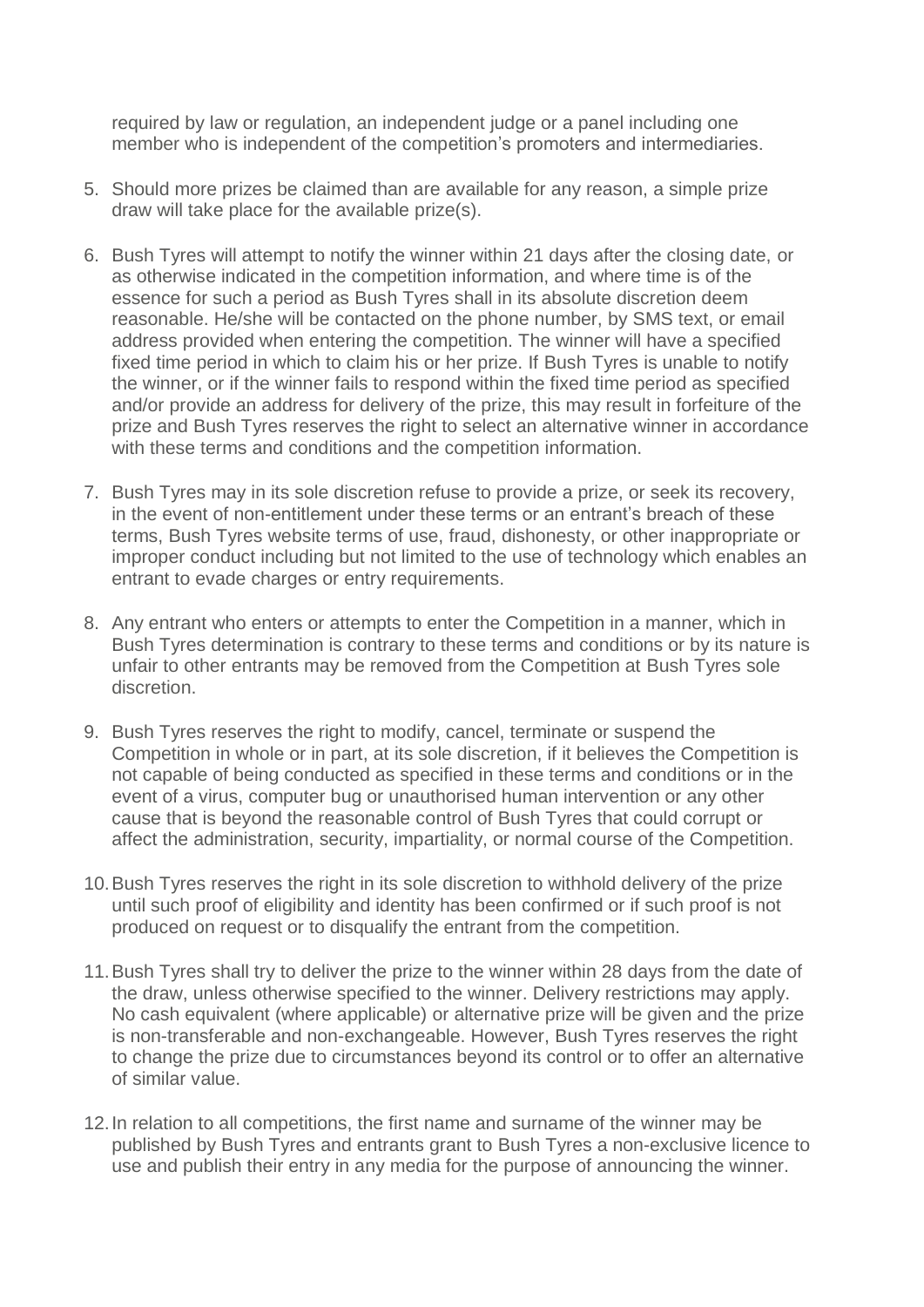# Data Protection and Publicity

- 1. Bush Tyres (or any third party nominated by Bush Tyres) may exercise its sole discretion to use the winner's (and (if applicable) their companion's) name, address, and image and their comments relating to the prize and competition experience for future promotional, marketing and publicity purposes in any media worldwide without notice or without any fee being paid.
- 2. Information, data and the caller line identity ("personal data") which is provided by entrants when they enter will be held and used by Bush Tyres and their suppliers and contractors in order to administer the competition. If entrants call from a withheld caller line identity and do not provide their caller line identity when entering the competition, Bush Tyres may use the withheld caller line identity for customer care purposes such as refunds or communications relating to a service e.g. to notify a winner. Entrants' personal data may also be passed to their mobile phone network or to relevant regulatory bodies including PhonePayPlus, the police or other authorities in the course of the investigation of any complaints or suspected unlawful activity or where requested by the phone provider in connection with the billing arrangements for the competition. Aggregate, non personal data may also be used for the purpose of undertaking market research or in facilitating

reviews, developments and improvements to relevant services.

- 3. By submitting their personal details, the entrant agrees to Bush Tyres processing those details in accordance with the purposes made known the entrant at the time of collection and in accordance with Bush Tyres privacy policy which can be viewed at https://www.bushtyres.co.uk/privacy-policy. Any entrant who is entering the competition via e-mail or SMS may opt out of receiving any marketing communications from Bush Tyres by adding the word NOINFO after the keyword as specified in the competition or at the end of the e-mail.
- 4. Bush Tyres shall comply with all applicable requirements of the Data Protection Act 2018, the General Data Protection Regulation, any successor legislation or other applicable law.

## **Liability**

1. Nothing in these terms and conditions shall exclude or limit Bush Tyres liability for death or personal injury caused by their staff or supplier's negligence or for fraud. Subject to this, Bush Tyres cannot accept any responsibility for any damage, loss, injury or disappointment suffered by any entrant entering the competition or as a result of accepting any prize. Bush Tyres is not responsible for any problems or technical malfunction of any telephone network or lines, computer on-line systems, servers, or providers, computer equipment, software failure of any email or entry to be received on account of technical problems or traffic congestion on the